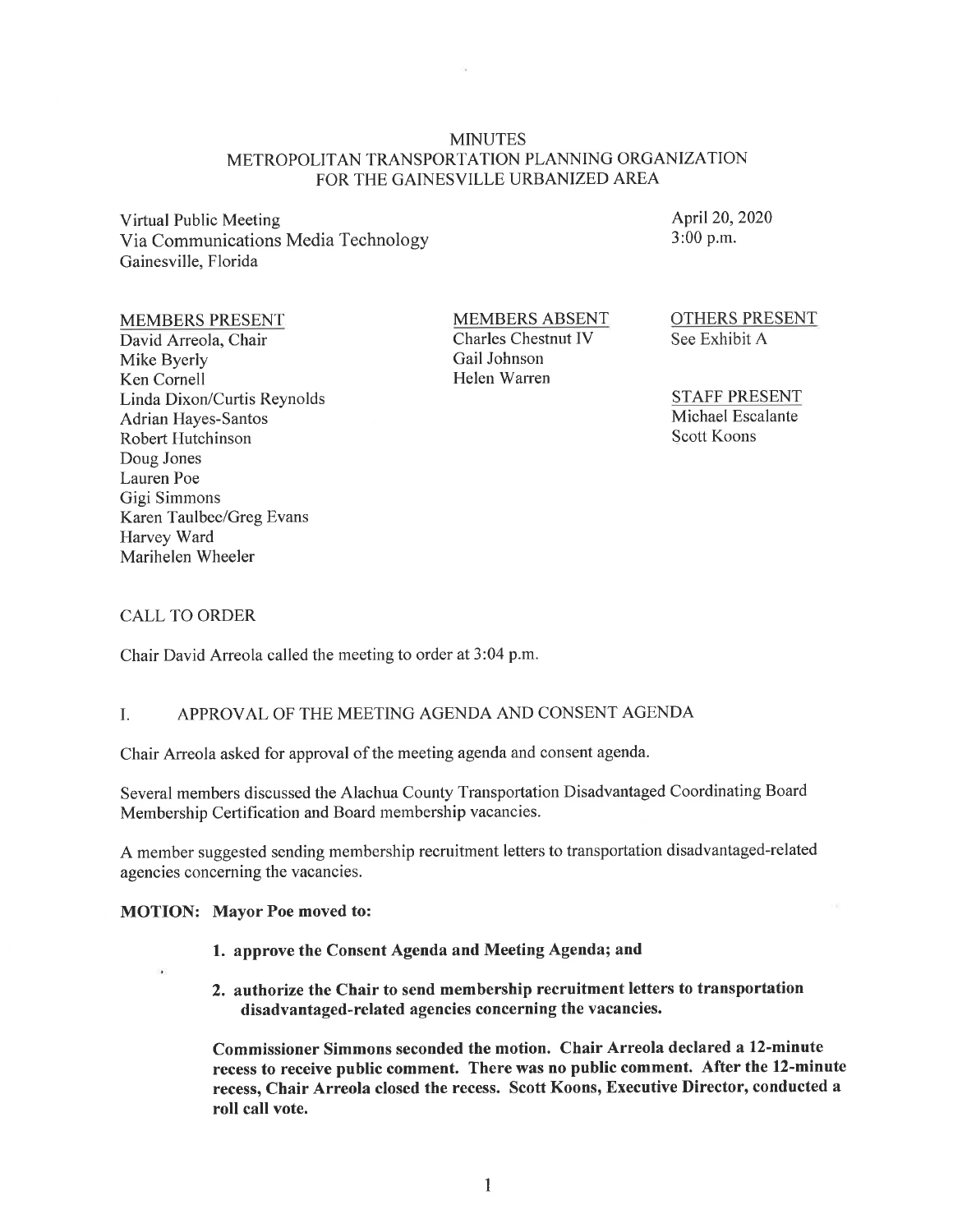| <b>City Member</b>         | <b>Yes</b> | N <sub>o</sub> | <b>County Member</b> | Yes | No |
|----------------------------|------------|----------------|----------------------|-----|----|
|                            |            |                | Mike BYERLY          | X   |    |
|                            |            |                | Ken CORNELL          | X   |    |
| <b>Adrian HAYES-SANTOS</b> | X          |                |                      |     |    |
|                            |            |                | Robert HUTCHINSON    | X   |    |
| Lauren POE                 | X          |                |                      |     |    |
| Gigi SIMMONS               | X          |                |                      |     |    |
| Harvey WARD                | X          |                |                      |     |    |
|                            |            |                | Marihelen WHEELER    | X   |    |
| David ARREOLA              | X          |                |                      |     |    |
| <b>Totals</b>              | 5          | O              |                      |     |    |

Motion passed.

# II. NEXT METROPOLITAN TRANSPORTATION PLANNING ORGANIZATION MEETING

Mr. Koons announced that the next Metropolitan Transportation Planning Organization meeting is scheduled for June 22, 2020 at 5:00 p.m.

## III. COMMENTS

# A. METROPOLITAN TRANSPORTATION PLANNING ORGANIZATION MEMBERS

<sup>A</sup>member discussed the fatality on the Gainesville-Hawthorne Rail/Trail at County Road 325.

Mr. Koons stated that staff will refer this issue to the Alachua County Traffic Safety Team.

<sup>A</sup>member asked about the advancement of construction projects by the Florida Department of Transportation due to the COVID-19 pandemic.

Karen Taulbee, Florida Department of Transportation Urban Planning Manager, discussed project advancement and said that information would be provided.

<sup>A</sup>member discussed safety concerns on the NW 24th Boulevard S-curve south of NW 53rd Avenue.

Chris Dawson, Alachua County Transportation Planning Manager, discussed a Waldo Road lane reduction project that was not included the Florida Department of Transportation Tentative Work Program.

## B. CITIZENS

There were no citizen comments.

C. CHAIR'S REPORT

There was no Chair's Report.

## ADJOURNMENT

The meeting was adjourned at 3:46 p.m.

6 */J»z* I J-D Date

Adrian Hayes-Santos, Secretary/Treasurer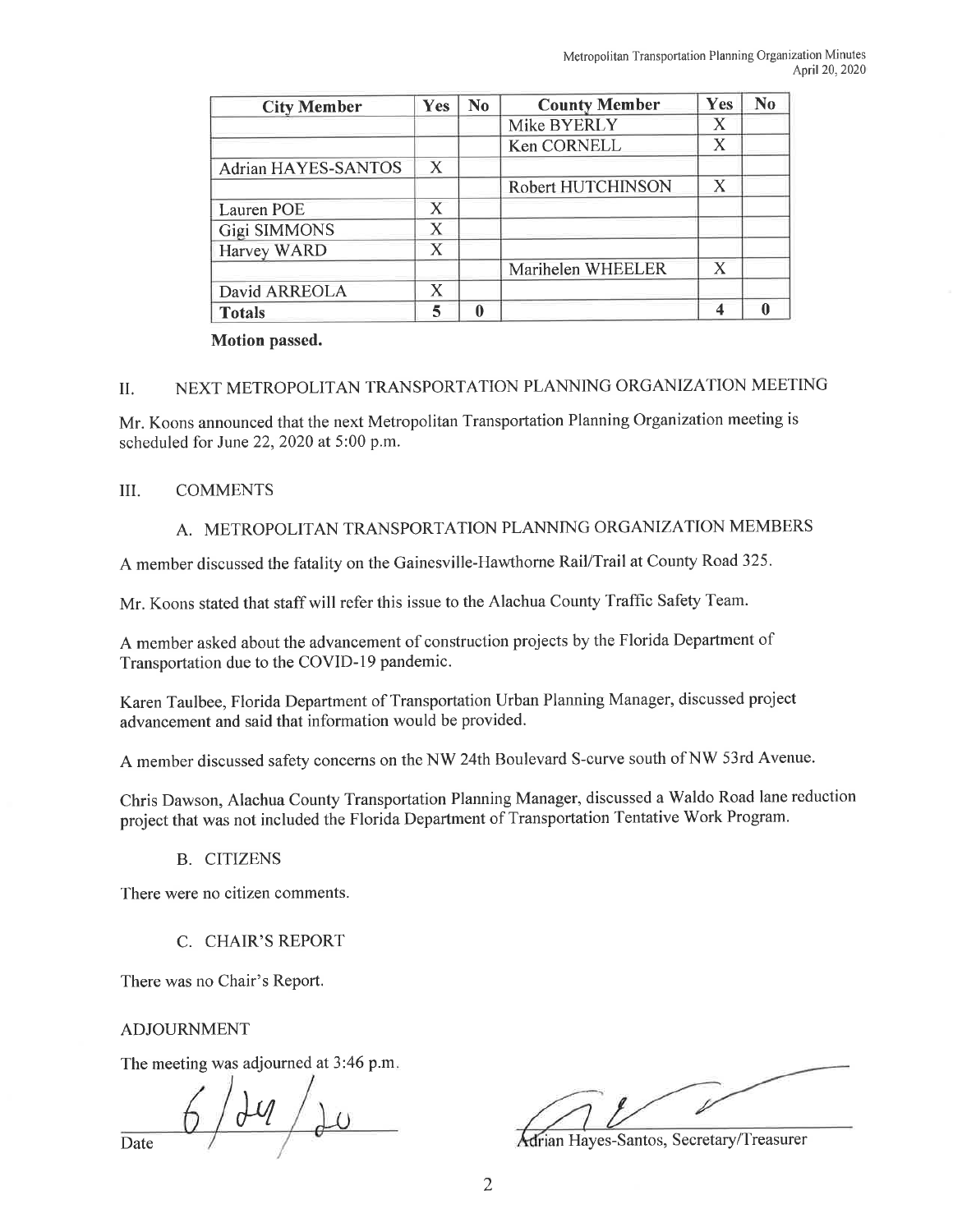# **EXHIBIT A**

# **Interested Citizens**

## **Alachua County**

## **City of Gainesville**

None Reported

Chris Dawson Corbin Hanson Sylvia Torres

## Lee Feldman Tammi Gibson Jesus Gomez Deborah Leistner Melisa Mccreedy Frederick Murry

# **Florida Department of Transportation**

None

\* Via telephone

# Spoke and provided written comments

t:\mike\em20\mtpo\minutes\apr20min.doc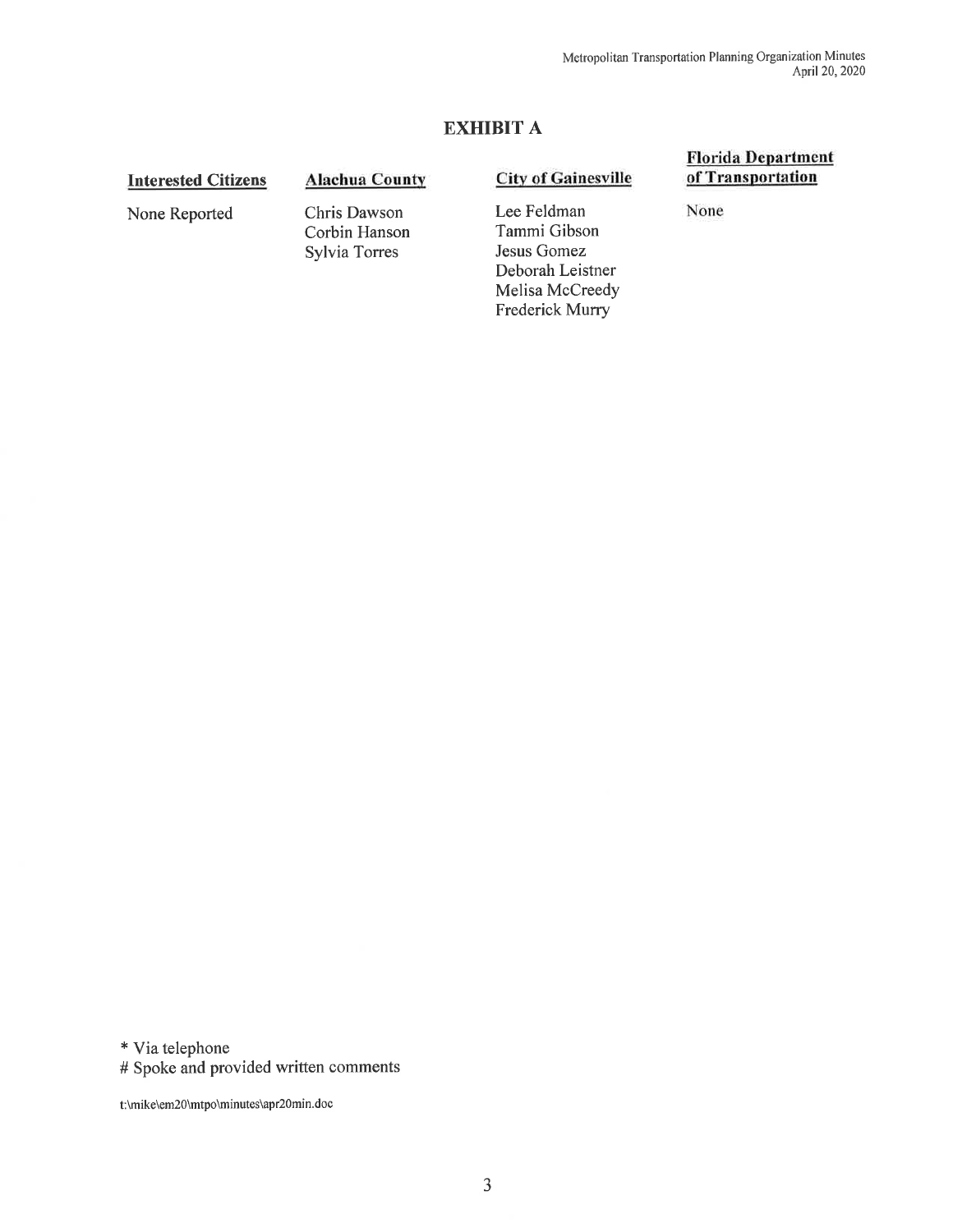Page Left Blank Intentionally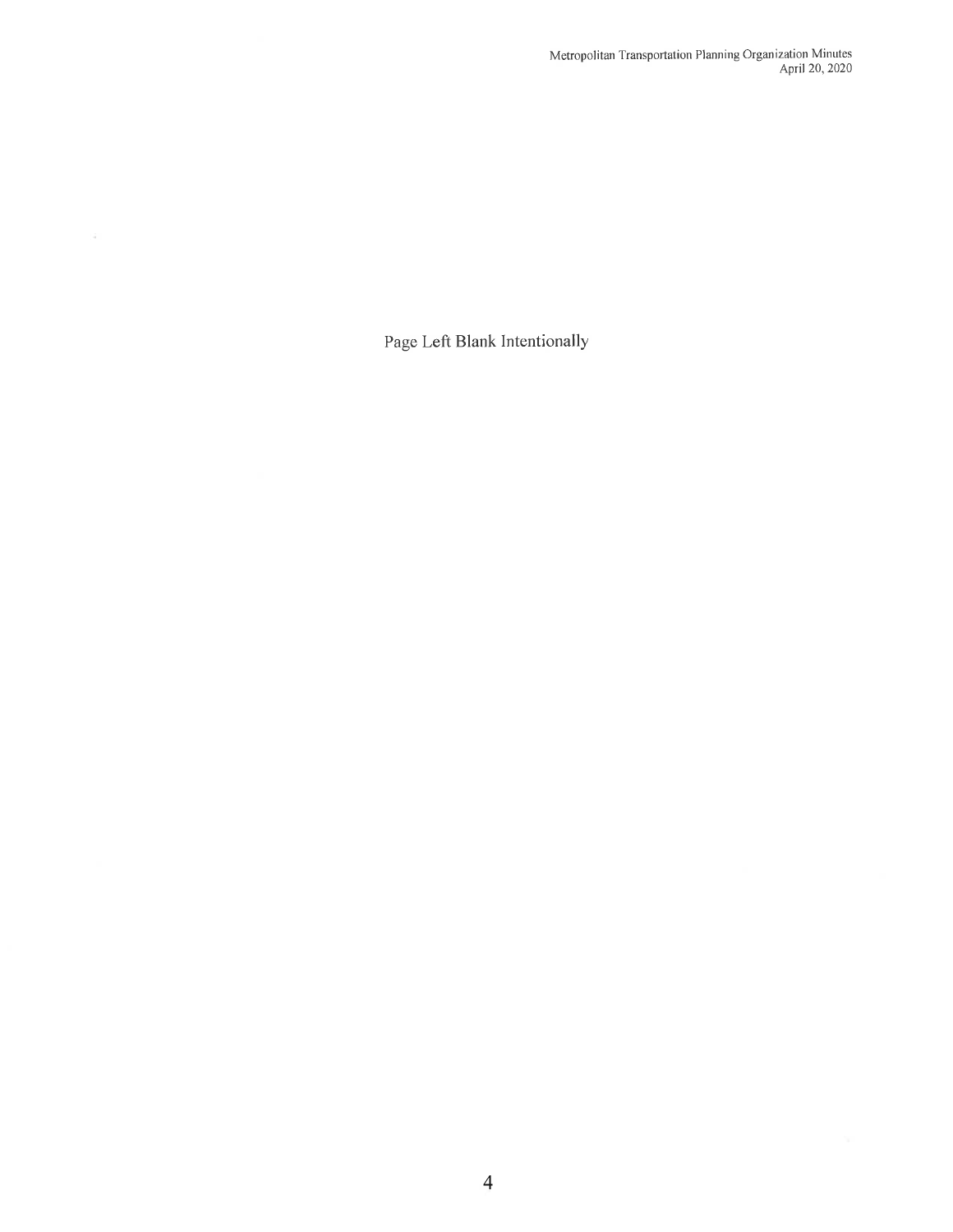

Serving Alachua Bradford • Columbia Dixie • Gilchrist • Hamilton Lafayette • Levy • Madison Suwannee • Taylor • Union Counties

**North Central Florlda**  △ **Regional Planning Council** 

2008 NW B7th Place, Gaineeville, FL 32853-1 803 • 352. 855. 2200

## CONSENT AGENDA METROPOLITAN TRANSPORTATION PLANNING ORGANIZATION FOR THE GAINESVILLE URBANIZED AREA

Virtual Public Meeting 3:00 p.m. Via Communications Media Technology Gainesville, Florida

## STAFF RECOMMENDATION

APPROVE RESOLUTIONS

April 20, 2020

## Page  $*7$ CA. 1 Continuity of Operations - Virtual Meetings, Emergency Authority and Public Participation

The COVID-19 public health emergency has impacted normal operations of the Metropolitan Transportation Planning Organization which necessitate alternative administrative and public meeting procedures.

Page #19 CA. 2 Fiscal Year 2019 Audit ACCEPT AUDIT

# AND APPROVE PAYMENT

The Metropolitan Transportation Planning Organization needs to accept the audit report and approve payment of the invoice for auditor services.

Page #45 CA. 3 Safety Performance Measures and Targets APPROVE STAFF RECOMMENDATION

> The Metropolitan Transportation Planning Organization needs to set safety performance measures and targets. (see Exhibit 1)

#### Page #55 CA. 4 Certification - Metropolitan Transportation Planning Process Certification Statement **AUTHORIZE CHAIR** SIGNATURE

Each year, the Metropolitan Transportation Planning Organization and the Florida Department of Transportation are required by federal law and regulation to jointly certify the transportation planning process.

Page #59 CA. 5 Federal Transit Administration Section 5305(d) Grant Application APPROVE STAFF RECOMMENDATION

> The Metropolitan Transportation Planning Organization needs to approve a new Section 5305(d) Grant Application and Standard Assurances and Certifications in order to receive Federal Transit Administration planning funds for the first year (2020-21) of the Unified Planning Work Program.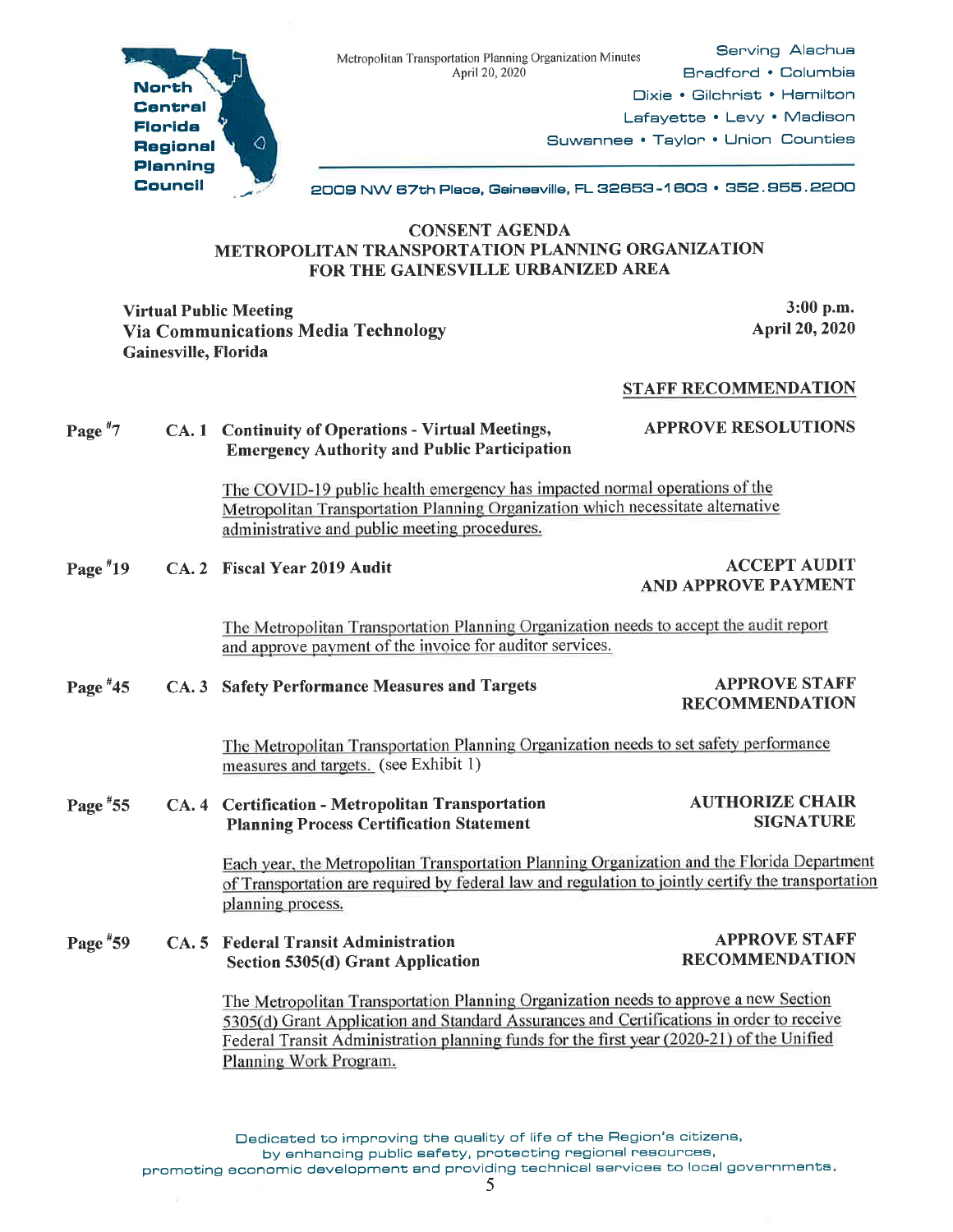## Page #79 CA. 6 Unified Planning Work Program Fiscal Year 2020-21 and Fiscal Year 2021-22

## APPROVE STAFF RECOMMENDATION

SIGNATURE

This document contains the budget for Federal Highway Administration planning funds and Federal Transportation Administration planning funds, and identifies work tasks for the next two years.

## Page #85 CA. 7 Joint Participation Agreement - Fiscal Year 2020-21 and Fiscal Year 2021-22 APPROVE STAFF RECOMMENDATION The Metropolitan Transportation Planning Organization needs to approve a new Joint

Participation Agreement with the Florida Department of Transportation for the next two years.

### Page #103 CA. 8 Title VI/Nondiscrimination Policy Statement FOR INFORMATION ONLY

On April 2, 2012, the Metropolitan Transportation Planning Organization authorized the Chief Staff Official to sign this policy statement each year.

#### Page #107 CA. 9 Transportation Disadvantaged Program - Fiscal Year 2020-21 Planning Grant Program Agreement Resolution APPROVE RESOLUTION

The Metropolitan Transportation Planning Organization needs to annually adopt a resolution authorizing the Chair to sign the Transportation Disadvantaged Program Planning Grant Agreement.

## Page #111 CA. 10 Transportation Disadvantaged Program - AUTHORIZE CHAIR Alachua County Transportation Disadvantaged Board Coordinating Board Membership Certification

The Metropolitan Transportation Planning Organization is required to annually certify the membership composition of the Transportation Disadvantaged Coordinating Board.

#### Page #115 CA. 11 Transportation Disadvantaged Program - Alachua County Transportation Disadvantaged Board Reappointments REAPPOINT MR. HARRIS, MR. LINDEN AND MS. MCKENZIE

Mr. Charles J. Harris has applied for reappointment as the alternate Florida <sup>A</sup>sociation for Community Action Representative. Mr. Albert H. Linden, Jr. has applied for reappointment as the voting Veterans Representative. Ms. Tiffany McKenzie has applied for reappointment as the voting Florida Association for Community Action Representative.

## Page #123 CA. 12 Transportation Disadvantaged Program - Status Report NO ACTION REQUIRED

The Metropolitan Transportation Planning Organization has requested regular status reports concerning this program.